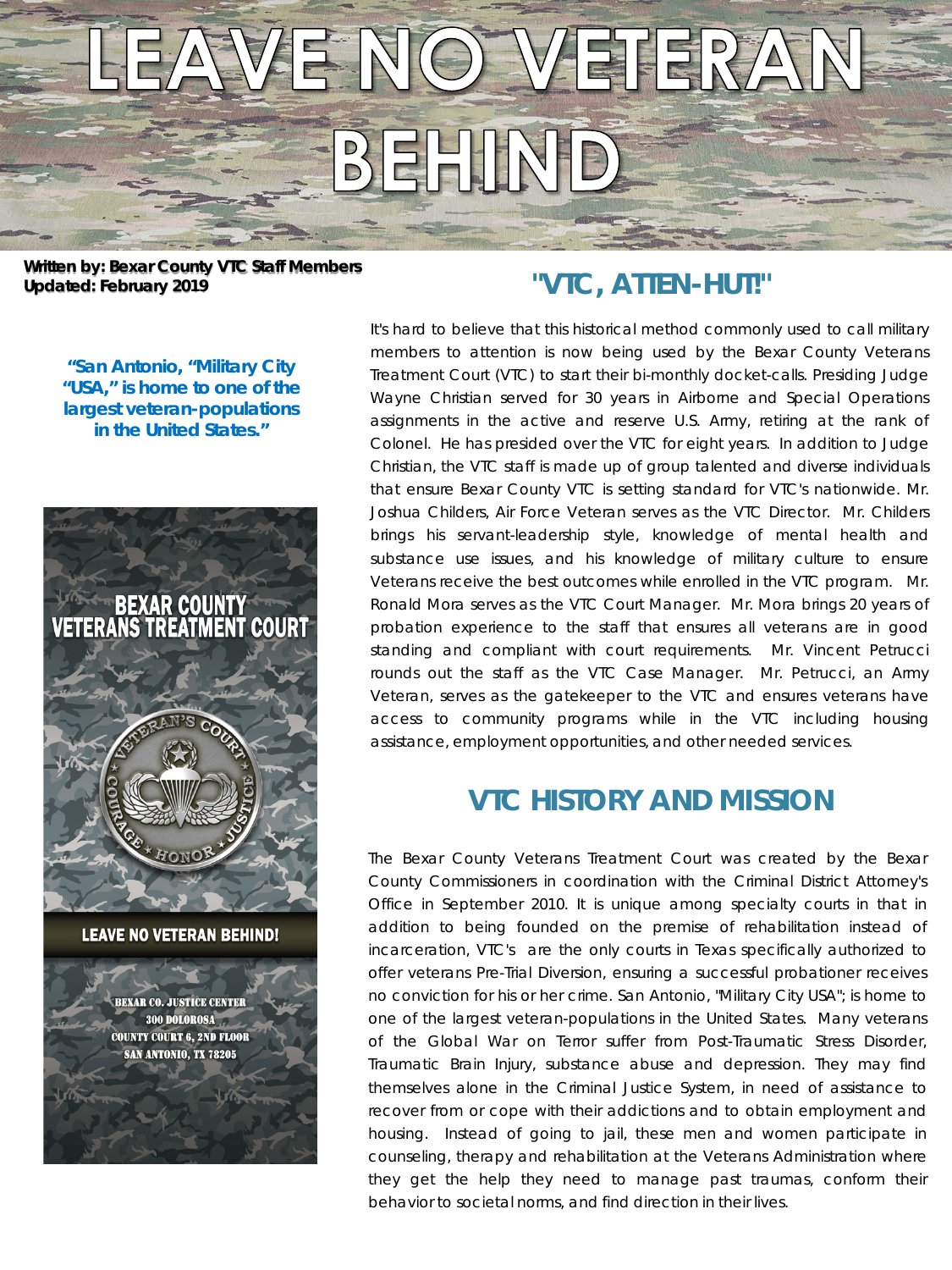# **VTC IN ACTION**

### *"The VTC will graduate its 500th veteran participant by May of this year."*



*"I was on a path to kill myself or someone else. Everybody fails. I failed. But it's how you overcome that failure that counts."*

Bexar County Veterans Treatment Court currently has 75 active veteranparticipants and the VTC will graduate its 500<sup>th</sup> veteran participant by May of this year. VTC participants report their status in front of the judge at two docket-calls per month, while they are in the program. Army, Navy, Air Force and Marine veterans from the Vietnam, Grenada, Panama, Desert Storm, Iraq and Afghanistan conflicts are called to attention, recite the Pledge of Allegiance and begin and end the docket by shouting in unison, "Leave No Veteran Behind, Sir!"

The veteran participant must comply with both treatment and court conditions over the period of a year in order to complete the four phases of the Court's program. There are both incentives and sanctions, and with each phase completed the veteran achieves an increased amount of autonomy and independence. When the veteran reaches phase four, he/she still takes part in court-mandated treatment, but is no longer required by the Court to appear in front of the Judge for monthly docket calls. Throughout each VTC docket, the Judge addresses each veteran by his or her military rank and the veteran then moves swiftly before the bench, often shouting, "Moving, Sir!" Once standing at Parade Rest in front of the Judge, the veteran, surrounded by the VTC Team, hears their program progress announced to the Court. When queried by the Court, the Probation Officer reported of one veteran, "This veteran is off to a strong start. Very strong! She does everything I ask her to do. She is an outstanding veteran. She is absolutely compliant.'"

After asking the veteran if there is anything else the court can help her with, the Judge concludes, "All right. Keep up the good work! Go get'em!" The room resounds with applause from observers and other veterans waiting their turn as she returns to her seat.

Some veterans face greater challenges and may not be doing as well on their probation, yet the team approaches each with a similar positive attitude. The Probation Officer may report, "We've had a rough start with this veteran, but I know he will get it together;' or he may remind the veteran of the importance of returning phone calls in order to schedule appointments and track progress.

Often, a veteran will be asked by the Judge to make an impromptu address to the courtroom, sharing a personal experience from their rehabilitation in order to encourage the others to follow through with their treatment. One participant stated, "I was on a path to kill myself or someone else. Everybody fails. I failed. But it's how you overcome that failure that counts."

Another participant, a female combat veteran who had recently spent 120 days at an in-patient facility for alcohol rehabilitation, confidently advised the courtroom that her in-patient program had been extremely helpful and had assisted her in providing insight into her own addiction. "The team at the rehabilitation facility helped me recognize that I definitely have an alcoholdependency problem," she said.